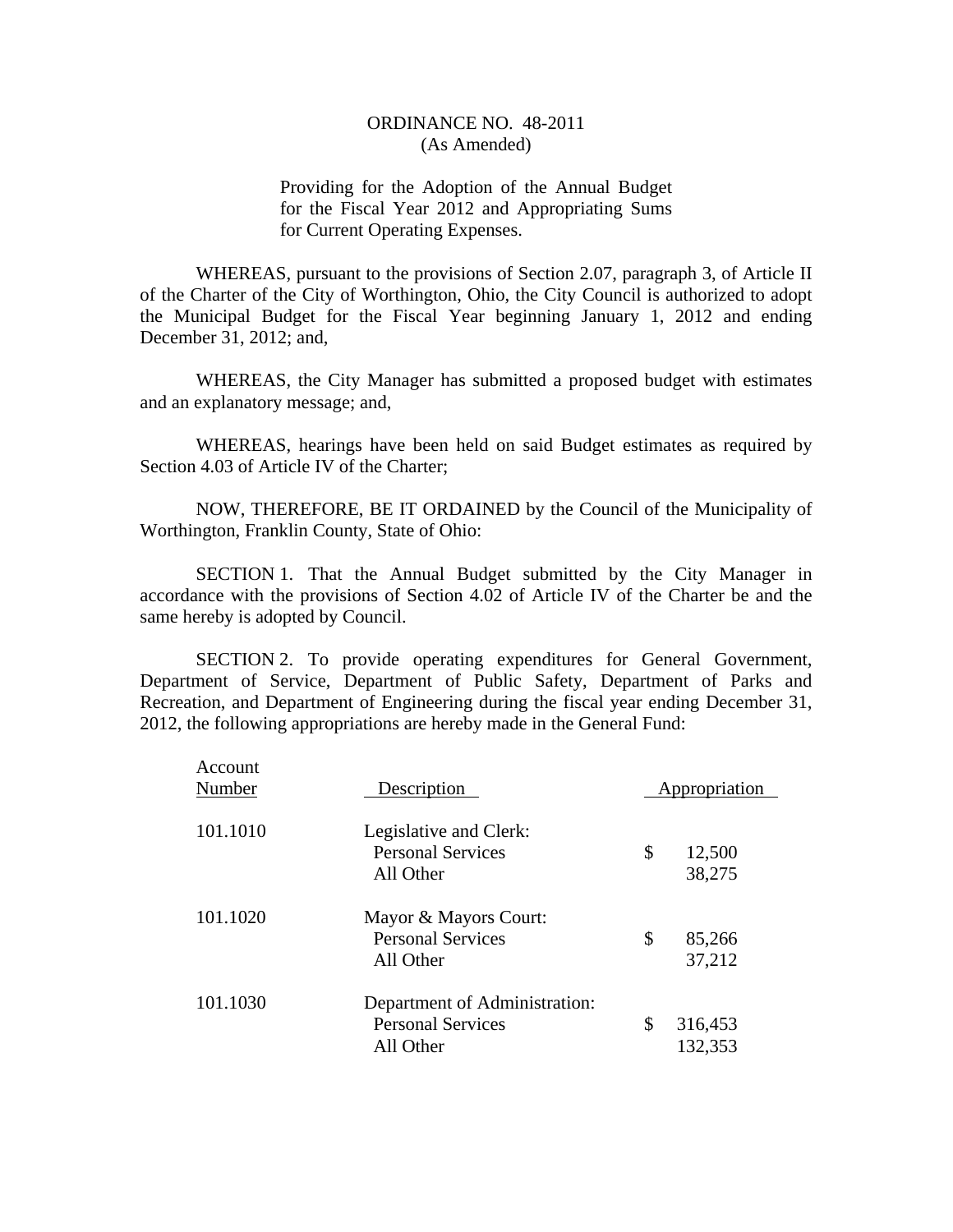| Account<br><b>Number</b> | Description                                                                | <b>Appropriation</b>       |
|--------------------------|----------------------------------------------------------------------------|----------------------------|
| 101.1040                 | Department of Personnel:<br><b>Personal Services</b><br>All Other          | \$<br>204,865<br>2,489,506 |
| 101.1050                 | Department of Finance & Taxation:<br><b>Personal Services</b><br>All Other | \$<br>272,308<br>880,823   |
| 101.1060                 | Department of Law<br><b>Personal Services</b><br>All Other                 | \$<br>170,065<br>224,309   |
| 101.1070                 | <b>Development Services:</b><br><b>Personal Services</b><br>All Other      | \$<br>190,674<br>369,894   |
| 101.1080                 | <b>Legal Advertising</b>                                                   | \$<br>30,000               |
| 101.1090                 | <b>County Auditor Deductions</b>                                           | \$<br>71,300               |
| 101.1100                 | <b>Board of Health</b>                                                     | \$<br>67,000               |
| 101.1110                 | Transfers                                                                  | \$<br>495,000              |
| 101.1120                 | <b>Contractual Services/Refuse</b>                                         | \$<br>920,000              |
| 101.1130                 | <b>Utilities</b>                                                           | \$<br>820,000              |
| 101.1140                 | <b>Special Group Activities</b>                                            | \$<br>55,523               |
| 101.1150                 | <b>Contingency Account</b>                                                 | \$<br>50,000               |
| 101.1160                 | M.I.S. Services:<br><b>Personal Services</b><br>All Other                  | \$<br>137,696<br>90,277    |
| 101.1170                 | Lodging Tax                                                                | \$<br>100,000              |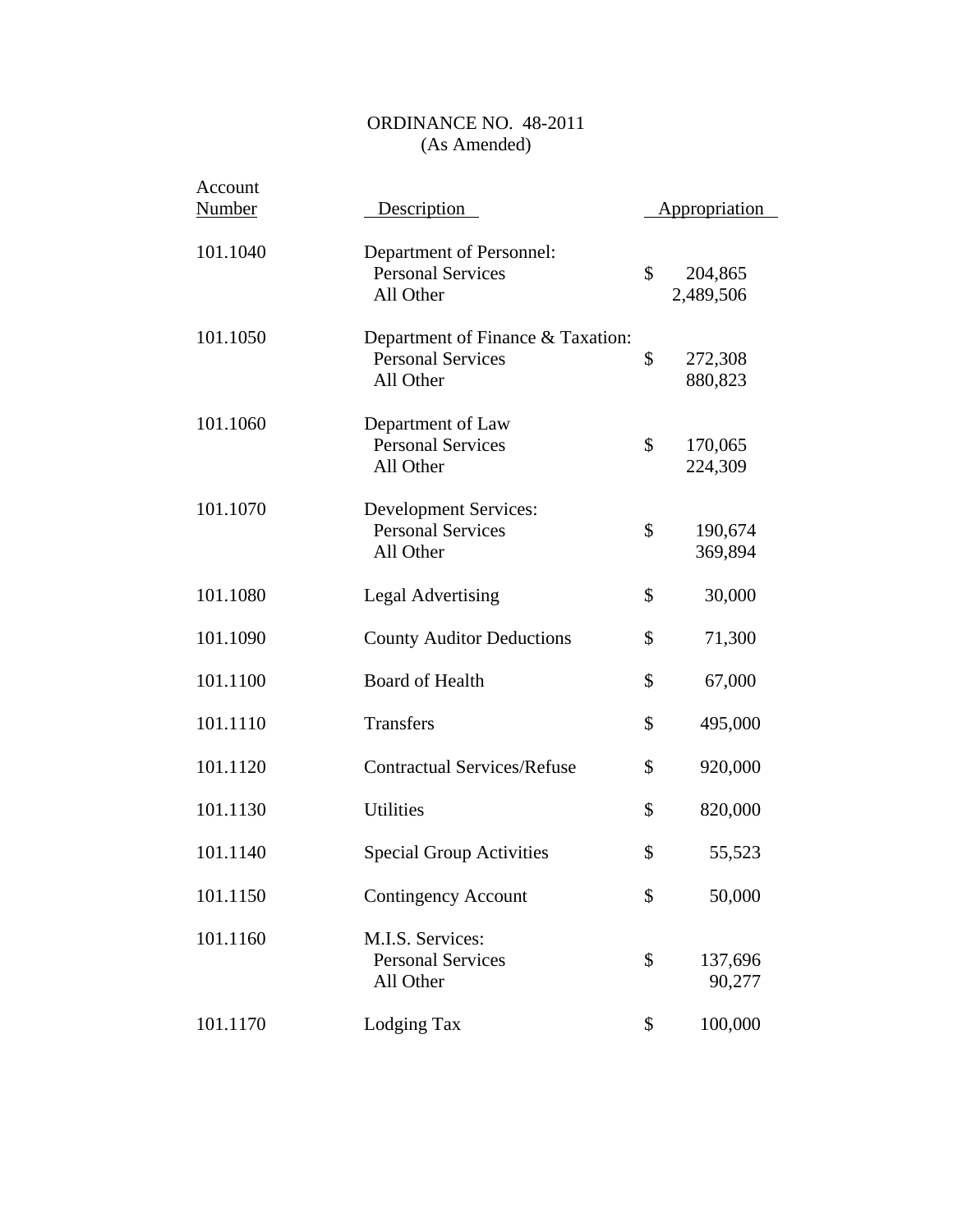| Account       |                                                        |                      |
|---------------|--------------------------------------------------------|----------------------|
| <b>Number</b> | Description                                            | <u>Appropriation</u> |
| 101.1180      | <b>Cultural Arts Center</b>                            | \$<br>244,550        |
|               | <b>Total General</b>                                   |                      |
|               | Government                                             | \$<br>8,505,851      |
|               | <b>Department of Safety: Division of Police</b>        |                      |
| 101.2010      | Administration:                                        |                      |
|               | <b>Personal Services</b>                               | \$<br>108,018        |
|               | All Other                                              | 29,300               |
| 101.2020      | <b>Community Service:</b>                              |                      |
|               | <b>Personal Services</b>                               | \$2,206,842          |
|               | All Other                                              | 78,000               |
| 101.2030      | <b>Support Service:</b>                                |                      |
|               | <b>Personal Services</b>                               | \$1,357,936          |
|               | All Other                                              | 351,955              |
|               | <b>Total Division of</b>                               |                      |
|               | <b>Police</b>                                          | \$4,132,051          |
|               |                                                        |                      |
| 101.3010      | <b>Department of Public Service</b><br>Administration: |                      |
|               |                                                        | \$                   |
|               | <b>Personal Services</b>                               | 297,112              |
|               | All Other                                              | 62,946               |
| 101.3040      | Buildings & Structures Maint:                          |                      |
|               | <b>Personal Services</b>                               | \$<br>198,258        |
|               | All Other                                              | 188,056              |
| 101.3050      | <b>Grounds Maintenance:</b>                            |                      |
|               | <b>Personal Services</b>                               | \$<br>267,663        |
|               | All Other                                              | 140,973              |
| 101.3060      | Sanitation                                             | \$<br>500            |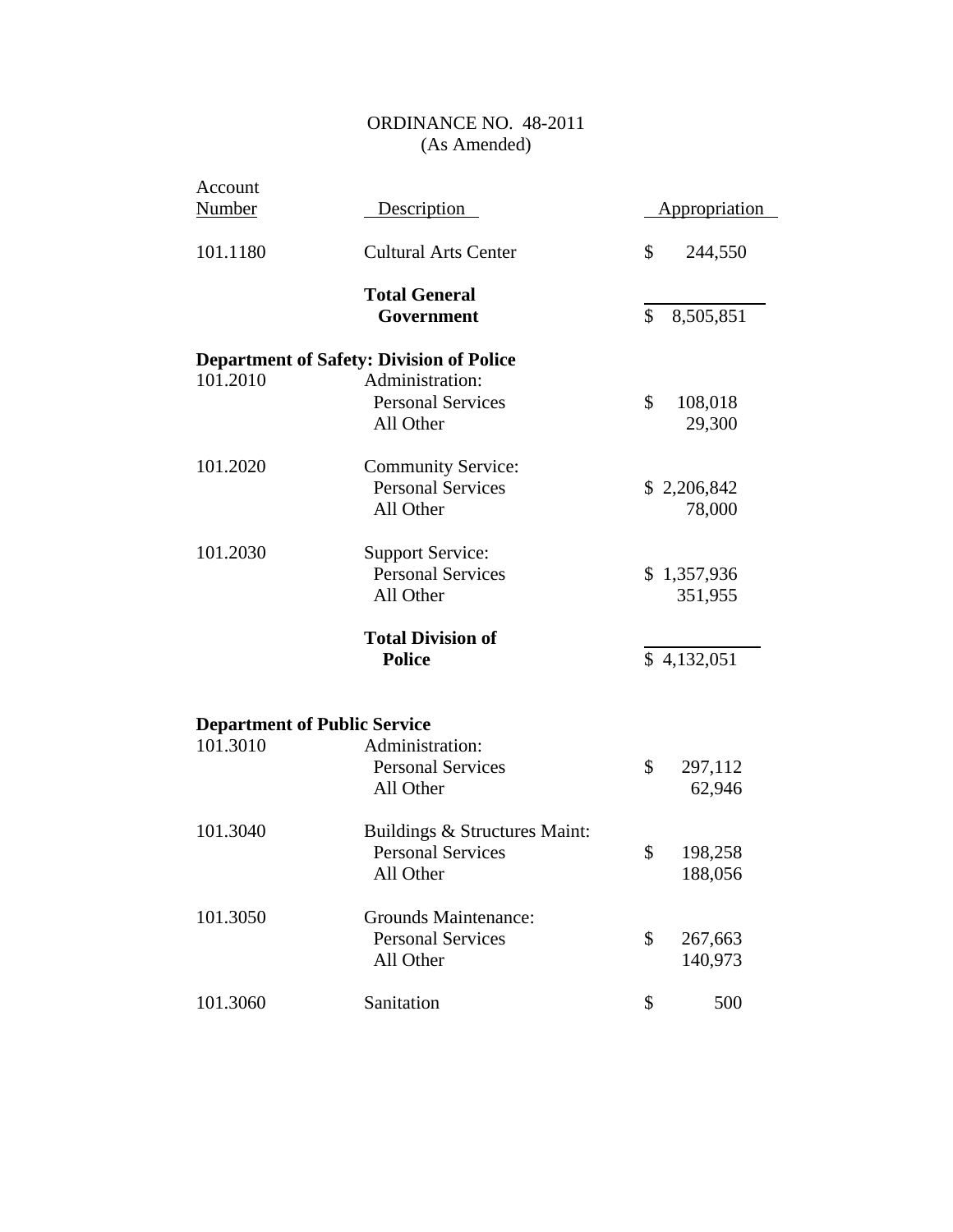| Account<br><b>Number</b>         | Description                                                                | Appropriation              |
|----------------------------------|----------------------------------------------------------------------------|----------------------------|
| 101.3070                         | <b>Fleet Maintenance:</b><br><b>Personal Services</b><br>All Other         | \$<br>79,972<br>325,396    |
|                                  | <b>Total Department of</b><br><b>Public Service</b>                        | \$<br>1,560,876            |
| 101.4010                         | <b>Department of Parks &amp; Recreation</b><br>Administration:             |                            |
|                                  | <b>Personal Services</b><br>All Other                                      | \$<br>139,936<br>39,270    |
| 101.4020                         | Parks Maintenance:<br><b>Personal Services</b><br>All Other                | \$<br>478,711<br>251,335   |
| 101.4030                         | <b>Community Center Programs:</b><br><b>Personal Services</b><br>All Other | \$<br>1,203,415<br>497,043 |
| 101.4040                         | <b>Recreation Programs:</b><br><b>Personal Services</b><br>All Other       | \$<br>12,000<br>42,574     |
| 101.4050                         | Senior Citizen Programs:<br><b>Personal Services</b><br>All Other          | \$<br>323,132<br>95,044    |
|                                  | <b>Total Department of</b><br><b>Parks &amp; Recreation</b>                | \$<br>3,082,459            |
| <b>Department of Engineering</b> |                                                                            |                            |
| 101.5010                         | Engineering:<br><b>Personal Services</b><br>All Other                      | \$<br>574,205<br>166,689   |
|                                  | <b>Total Department of</b><br><b>Engineering</b>                           | \$<br>740,894              |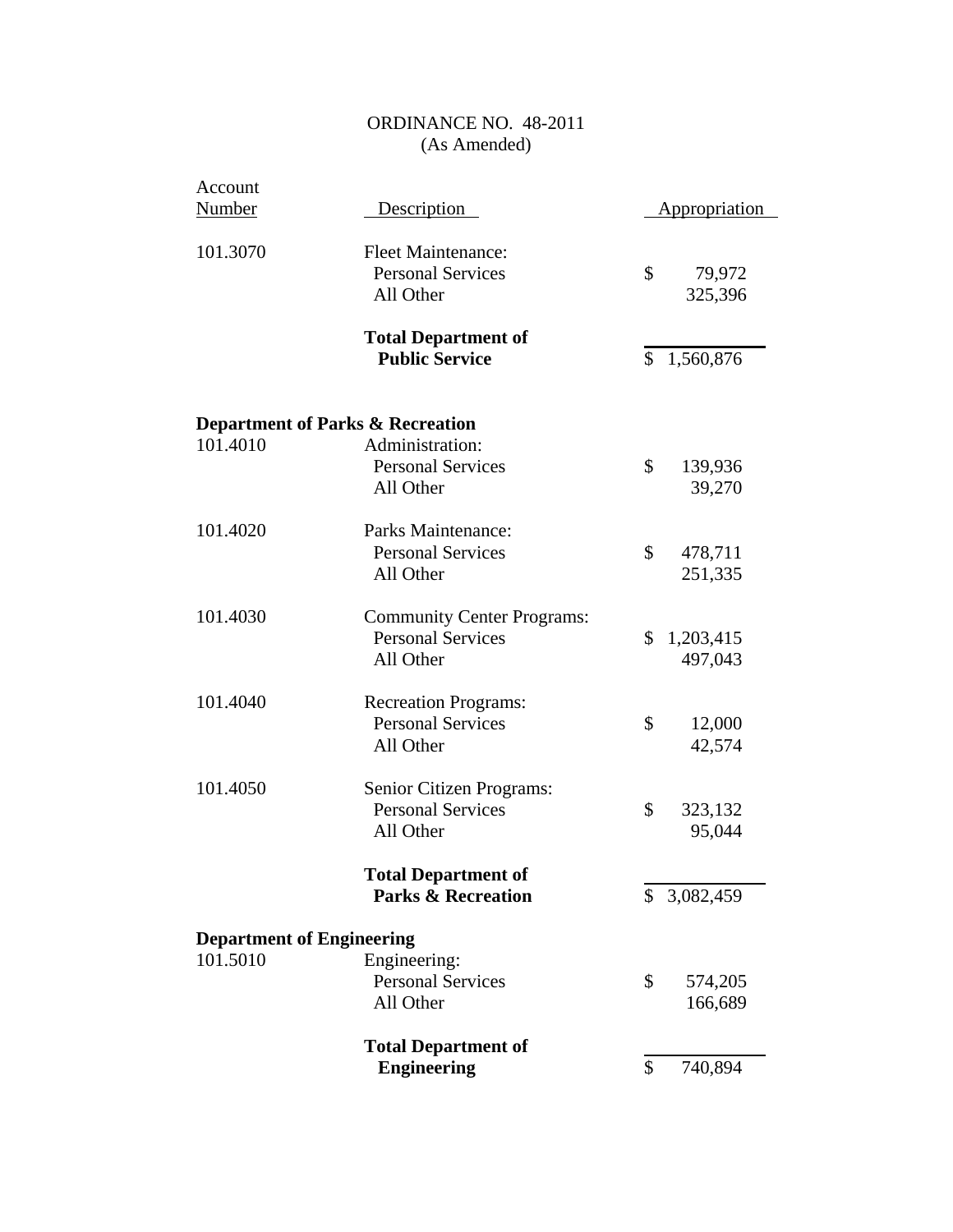| Account<br><b>Number</b> | Description                                                     | <b>Appropriation</b>         |
|--------------------------|-----------------------------------------------------------------|------------------------------|
|                          | <b>Sub-Total General Fund</b>                                   | \$18,022,131                 |
|                          | <b>Department of Safety: Division of Fire</b>                   |                              |
| 101.6060                 | Administration:<br><b>Personal Services</b><br>All Other        | \$<br>160,735<br>162,207     |
| 101.6070                 | Operations:<br><b>Personal Services</b><br>All Other            | \$<br>3,197,790<br>2,327,657 |
| 101.6080                 | Training & Prevention:<br><b>Personal Services</b><br>All Other | \$<br>76,343<br>114,957      |
|                          | <b>Total Division of Fire</b>                                   | \$<br>6,039,688              |
|                          | <b>TOTAL GENERAL FUND</b>                                       | \$24,061,819                 |

SECTION 3. To provide operating expenditures for the Street Maintenance and Repair Fund during the fiscal year ending December 31, 2012, the following appropriations are hereby made in the Street Maintenance and Repair Fund:

| 202.2050 | Administration:<br><b>Personal Services</b><br>All Other                                         | \$<br>267,675<br>41,975  |
|----------|--------------------------------------------------------------------------------------------------|--------------------------|
| 202.2060 | <b>Street Maintenance, Construction</b><br>& Equipment:<br><b>Personal Services</b><br>All Other | \$<br>126,124<br>104,157 |
| 202.2070 | <b>Street Cleaning</b>                                                                           | \$<br>27,500             |
| 202.2080 | <b>Street Drainage</b>                                                                           | \$<br>5,000              |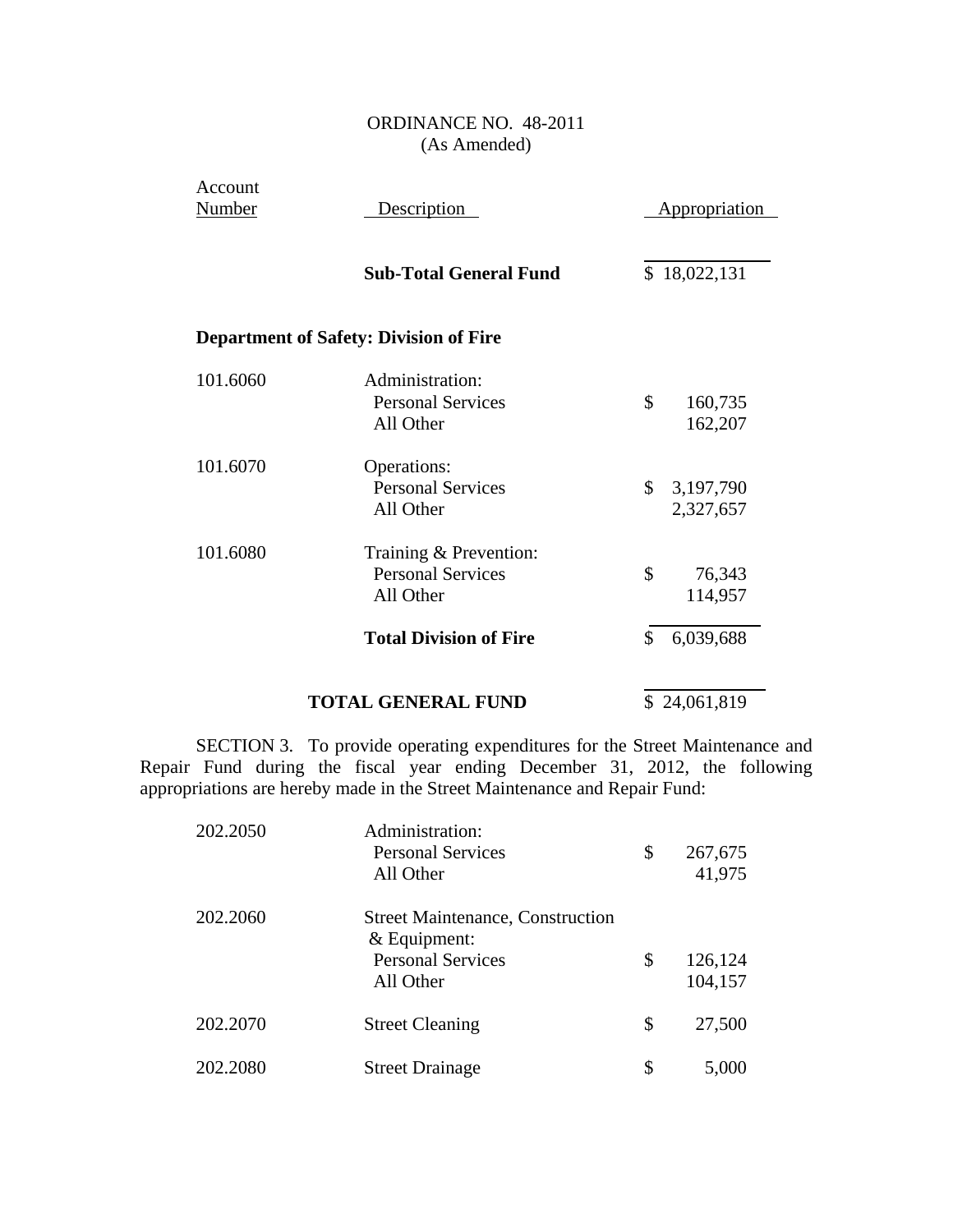| Account<br>Number                                | Description                                                              | Appropriation |                  |  |
|--------------------------------------------------|--------------------------------------------------------------------------|---------------|------------------|--|
| 202.2090                                         | <b>Traffic Control Systems:</b><br><b>Personal Services</b><br>All Other | \$            | 72,642<br>80,170 |  |
| <b>Total Street Maintenance</b><br>& Repair Fund |                                                                          |               | 152,812          |  |

SECTION 4. To provide operating expenditures for the State Highway Fund during the fiscal year ending December 31, 2012, the following appropriations are hereby made in the State Highway Fund:

| 203.0010 | State Highway Improvement:<br><b>Personal Services</b><br>All Other |    | 60,981<br>43,537 |
|----------|---------------------------------------------------------------------|----|------------------|
|          | <b>Total State Highway Fund</b>                                     | S. | 104,518          |

SECTION 5. To provide operating expenditures for the Water Distribution Fund for the fiscal year ending December 31, 2012, the following appropriations are hereby made in the Water Distribution Fund:

| 204.6010 | Maintenance & Repair:           |        |
|----------|---------------------------------|--------|
|          | <b>Personal Services</b>        | 30,741 |
|          | All Other                       | 43,904 |
|          | <b>Total Water Distribution</b> |        |
|          | Fund                            | 74.645 |

SECTION 6. To provide operating expenditures for the Sanitary Sewer Fund during the fiscal year ending December 31, 2012, the following appropriations are hereby made in the Sanitary Sewer Fund:

|          | <b>Total Sanitary Sewer Fund</b>      |          | 61.044           |
|----------|---------------------------------------|----------|------------------|
|          | <b>Personal Services</b><br>All Other | <b>S</b> | 30,740<br>30,304 |
| 205.7010 | Maintenance & Repair:                 |          |                  |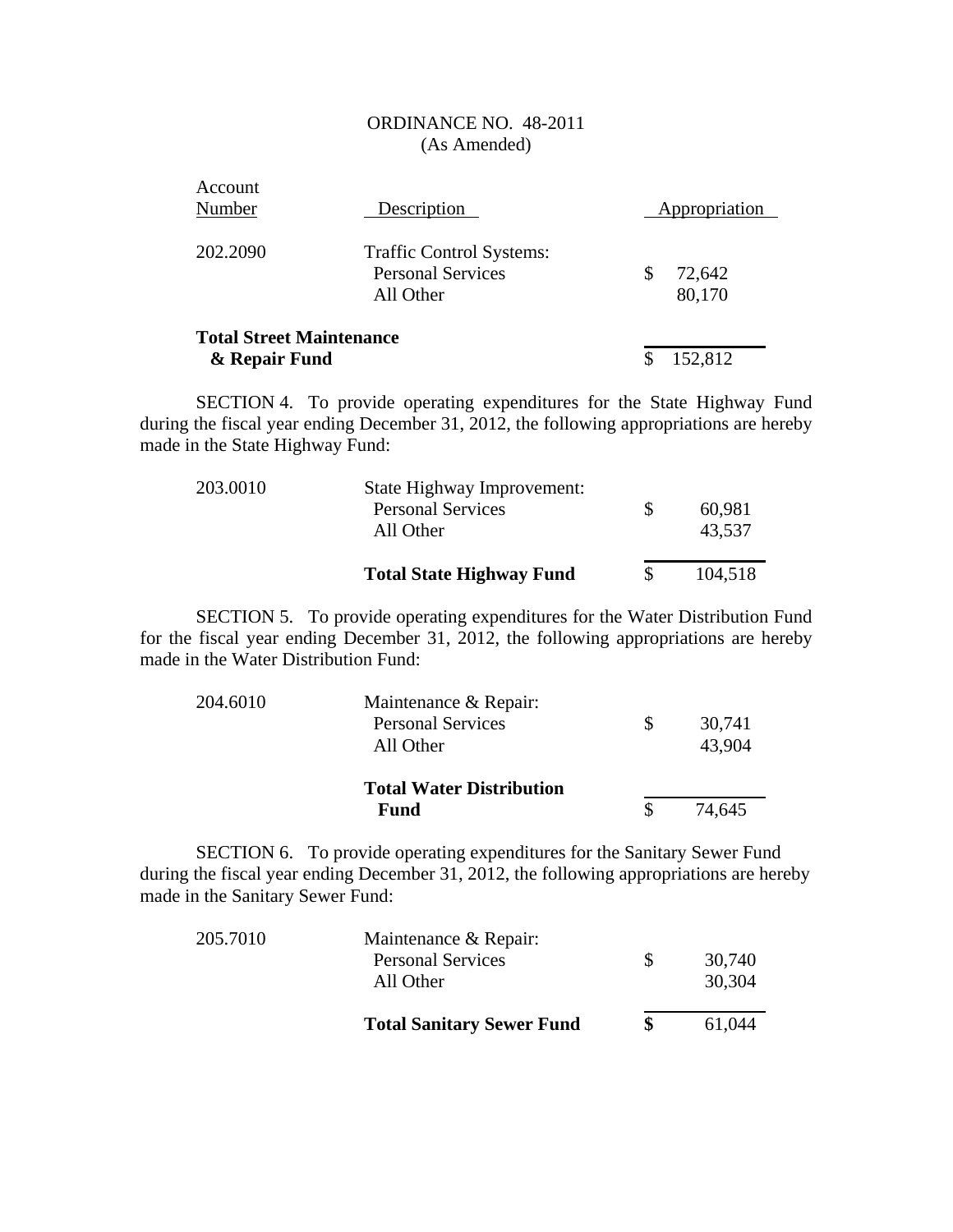| Account |             |               |
|---------|-------------|---------------|
| Number  | Description | Appropriation |

SECTION 7. To provide operating expenditures for the Police Pension Fund during the fiscal year ending December 31, 2012, the following appropriations are hereby made in the Police Pension Fund:

| 212.1212 | <b>Personal Services</b>         | \$570,000 |
|----------|----------------------------------|-----------|
|          | <b>Total Police Pension Fund</b> | \$570,000 |

SECTION 8. To provide operating expenditures for the Law Enforcement Trust Fund during the fiscal year ending December 31, 2012, the following appropriations are hereby made in the Law Enforcement Trust Fund:

| 214.1414 | Law Enforcement Trust |  | 7,500 |
|----------|-----------------------|--|-------|
|----------|-----------------------|--|-------|

SECTION 9. To provide operating expenditures for the MMVLT Fund during the fiscal year ending December 31, 2012, the following appropriations are hereby made in the Enforcement and Education Fund:

215.8150 2012 Contractual Services \$ 150,000

SECTION 10. To provide operating expenditures for the Enforcement and Education Fund during the fiscal year ending December 31, 2012, the following appropriations are hereby made in the Enforcement and Education Fund:

216.1616 Education Supplies \$ 3,500

SECTION 11. To provide operating expenditures for the Court Clerk Computer Fund during the fiscal year ending December 31, 2012, the following appropriations are hereby made in the Court Clerk Computer Fund:

218.1818 Computer Supplies \$ 9,750

SECTION 12. To provide operating expenditures for the Economic Development Fund during the fiscal year ending December 31, 2012, the following appropriations are hereby made in the Economic Development Fund:

219.1919 Development Efforts \$ 325,000

SECTION 13. To provide operating expenditures for the various Revolving Funds during the fiscal year ending December 31, 2012, the following appropriations are hereby made in the Revolving Funds: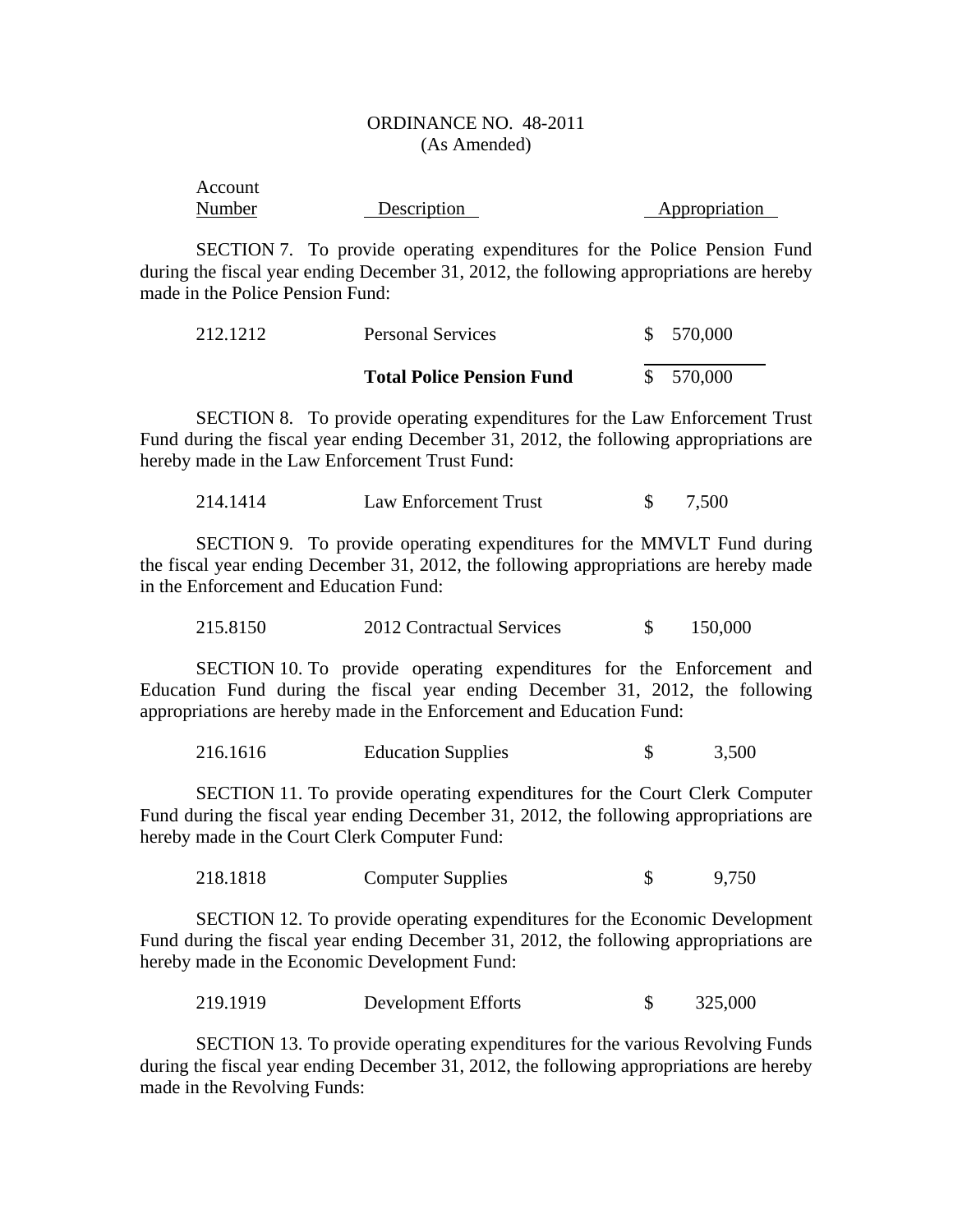|                   | <b>Total Revolving Funds</b>                                 | \$<br>955,620            |  |
|-------------------|--------------------------------------------------------------|--------------------------|--|
| 825.2525          | <b>Accrued Acreage Fees</b>                                  | $\Omega$                 |  |
| 224.2424          | Parks & Recreation:<br><b>Personal Services</b><br>All Other | \$<br>360,000<br>595,620 |  |
| Account<br>Number | Description                                                  | Appropriation            |  |

SECTION 14. To provide operating expenditures for the Capital Improvements Fund during the fiscal year ending December 31, 2012, the following appropriations are hereby made in the Capital Improvements Fund:

| 308.8110 | Capital Expenditures |  | 1,240,811 |
|----------|----------------------|--|-----------|
|----------|----------------------|--|-----------|

SECTION 15. To provide operating expenditures for the General Bond Retirement Fund during the fiscal year ending December 31, 2012, the following appropriations are hereby made in the General Bond Retirement Fund:

| 409.9010 | Debt Service |  | 965,075 |
|----------|--------------|--|---------|
|----------|--------------|--|---------|

SECTION 16. To provide operating expenditures for the O.B.B.S. Fund during the fiscal year ending December 31, 2012, the following appropriations are hereby made in the O.B.B.S. Fund:

830.3333 O.B.B.S. Surcharge \$ 2,000

SECTION 17. To provide operating expenditures for the TIF/CRA Fund during the fiscal year ending December 31, 2012, the following appropriations are hereby made in the TIF/CRA Fund:

| 910.9020 | <b>TIF Distribution</b> |        |
|----------|-------------------------|--------|
|          | (Worthington Station)   | 20,000 |

SECTION 18. Sums expended from the above appropriations which are proper charges against any other department or against any firm, person, or corporation, if repaid within the period covered by such appropriations shall be considered reappointed for such original purpose; provided that the net total of expenditures under any appropriation shall not exceed the original total.